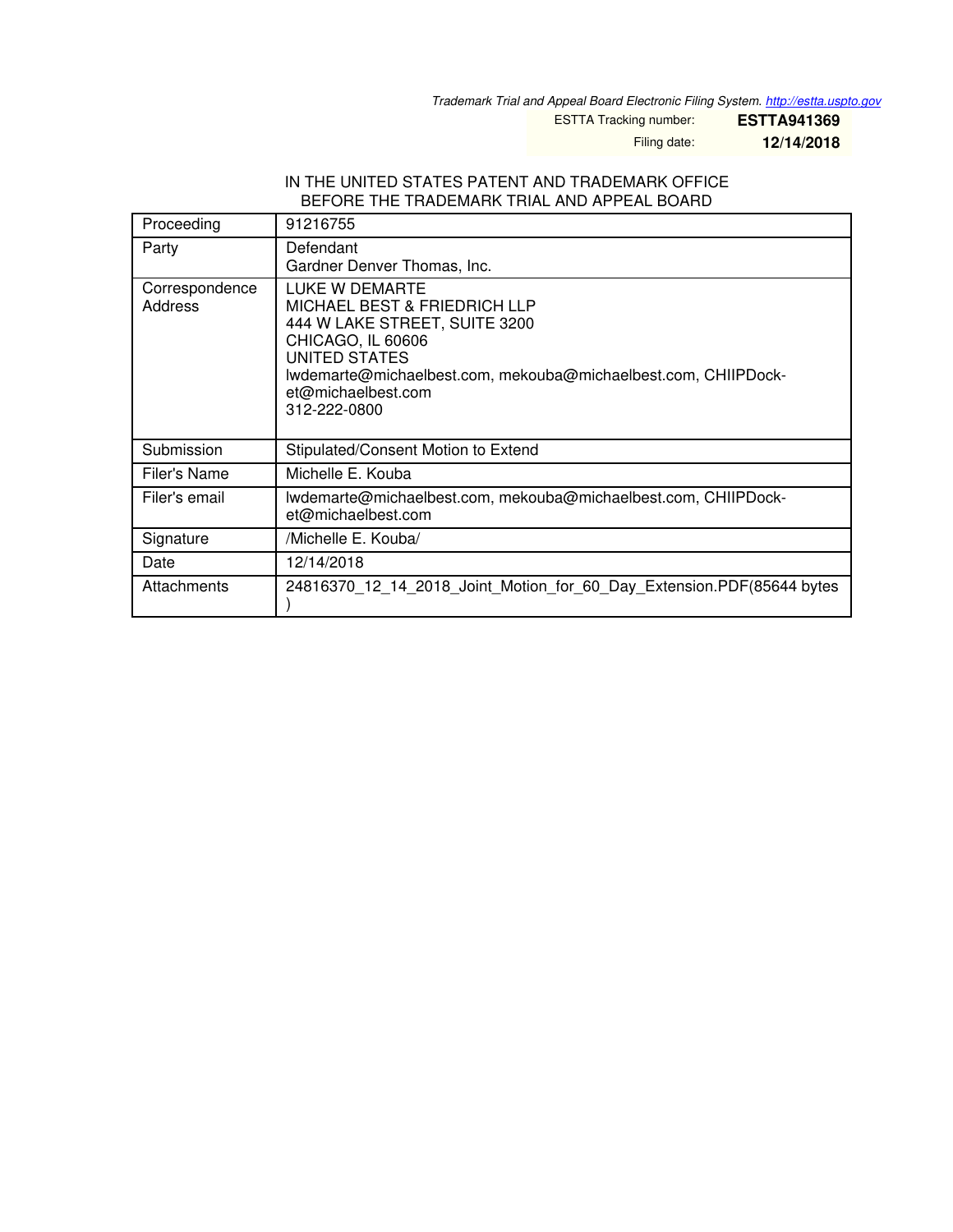## **IN THE UNITED STATES PATENT AND TRADEMARK OFFICE BEFORE THE TRADEMARK TRIAL AND APPEAL BOARD**

|    | Thomas Magnete GmbH,         | Opposition No. 91216755 |                        |
|----|------------------------------|-------------------------|------------------------|
|    |                              |                         |                        |
|    | Opposer,                     |                         |                        |
|    |                              |                         | Serial No.: 86/014,656 |
| V. |                              |                         | Mark: THOMAS           |
|    |                              |                         |                        |
|    | Gardner Denver Thomas, Inc., |                         | Serial No.: 86/014,661 |
|    |                              |                         | Mark: THOMAS & design  |
|    | Applicant.                   |                         |                        |

## **JOINT MOTION FOR EXTENSION OF DISCOVERY AND TRIAL PERIODS**

**Thomas Magnete GmbH** ("Opposer") and **Gardner Denver Thomas, Inc.** ("Applicant") request that this proceeding be suspended for an additional 60 days to allow the parties to finalize their settlement discussions/negotiations. The following facts support this Joint Motion for Extension:

1. Opposer and Applicant (collectively "the parties") own conflicting trademarks or trademark applications in the U.S. and Europe. Proceedings are pending in the U.S. and Europe between the parties on the conflicting trademarks or trademark applications.

2. The parties began negotiating a global Trademark Coexistence Agreement (the "Agreement") for settlement of their dispute in the markets of the U.S., Europe, and Australia in October 2014. The terms of the Agreement require the approval of Applicant, its wholly owned subsidiaries Gardner Denver Thomas, Inc. and Thomas Industries Inc., along with Opposer and its affiliates. Applicant is represented in the global settlement transaction by its German attorneys and U.S. attorneys. Opposer is represented in the global settlement transaction by its attorneys in Germany and the United States.

3. Some of the delay in finalizing the Agreement is attributable to the need for approval of affiliates of the parties in multiple jurisdictions. Further, during the course of the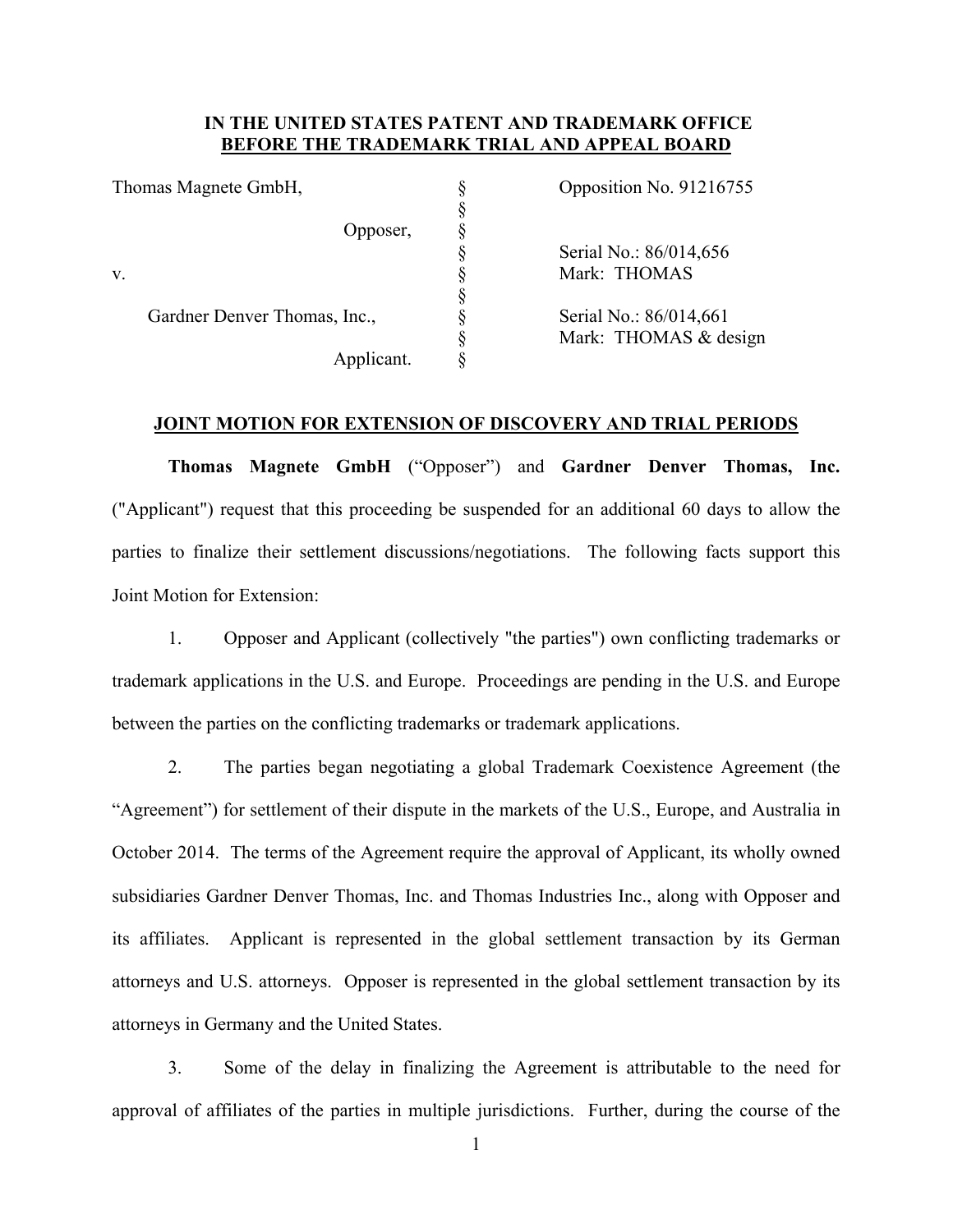negotiations, Applicant has completed one or more corporate restructurings which has resulted in settlement delays. Further, fluctuation in employees assigned to the business units responsible for the settlement have resulted in settlement delays.

- 4. The following provides a brief chronology of the status of the negotiations:
- (a) settlement discussions on key terms of the global agreement (February 2015 May 2016);
- (b) first draft agreement prepared and forwarded to Applicant by Opposer (June 2016);
- (c) revisions received from Applicant based on input of affiliates (September 2016);
- (d) revisions by Opposer to agreement based on Applicant's revisions (October 2016);
- (e) revised global agreement sent to Applicant (November 2016);
- (f) agreement reached on most of the provisions in draft agreement (June 2017);
- (g) further drafts of the global agreement exchanged (September 2017 December  $2017$ ;
- (h) the Board granted the request by Opposer's previous U.S. counsel to withdraw from representation of Opposer in the U.S. opposition proceeding (June 15, 2018);
- (i) Opposer appointed new U.S. counsel (July 13, 2018);
- (j) Applicant proposed additional global settlement terms to Opposer and Opposer rejected those terms (July 2018 – August 2018);
- (k) Applicant's U.S. counsel and Opposer's new U.S. counsel discussed the global proceedings between the parties, including the schedule in the U.S. opposition proceeding and the proposed terms of the parties' settlement agreement.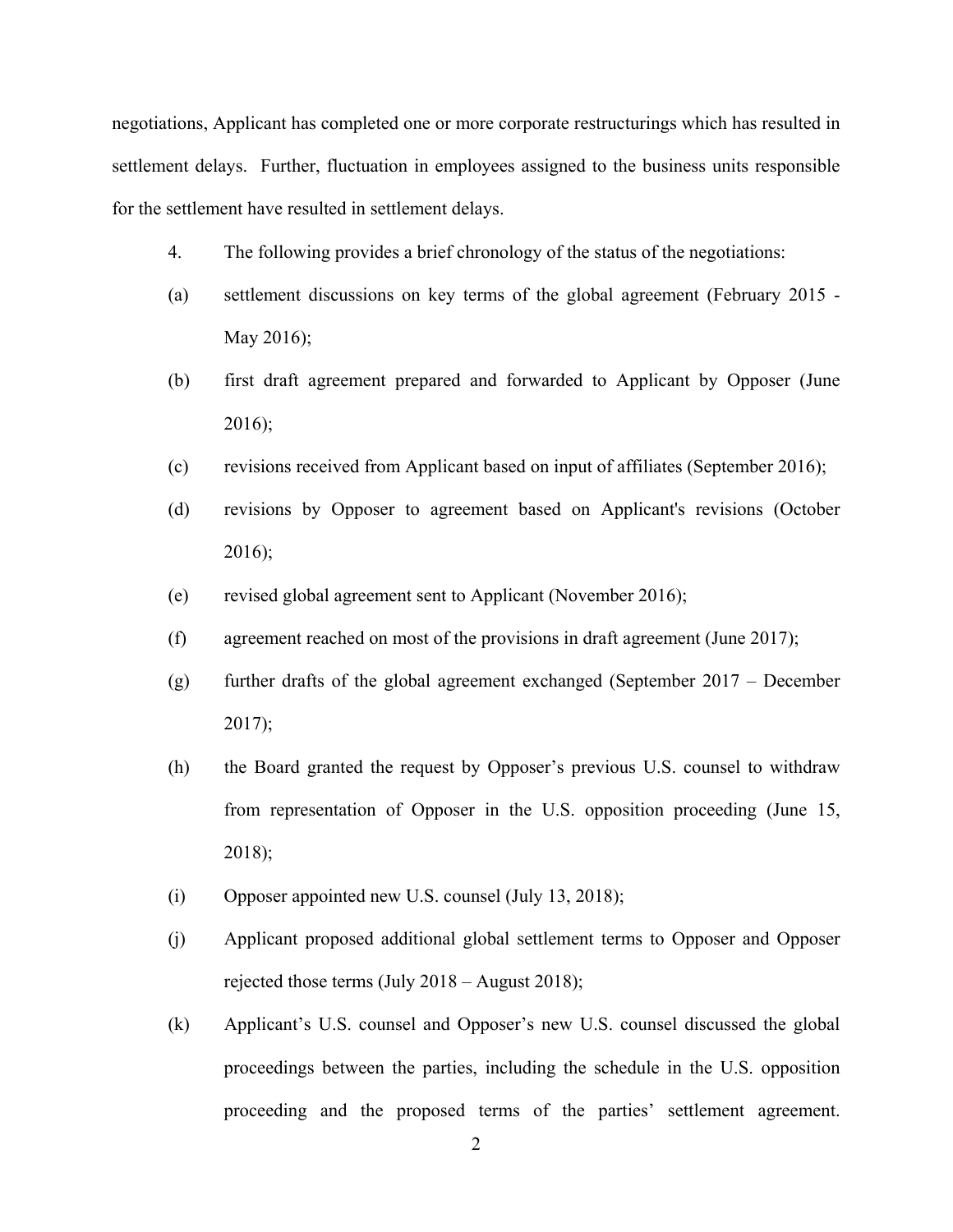Applicant informed Opposer of its general agreement to the terms of the most recent draft of the parties' settlement agreement, including the industries in which Applicant will be required to use THOMAS with additional distinctive matter, a key term that had previously been at issue between the parties (September 12, 2018);

- (l) Applicant's U.S. counsel sent to Opposer's new U.S. counsel the most recent draft of the parties' settlement agreement (September 21, 2018);
- (m) Applicant's U.S. counsel sent Opposer's new U.S. counsel a revised draft of the settlement agreement with a few proposed modifications (October 15, 2018);
- (n) Opposer's new U.S. counsel sent Applicant's U.S. counsel Opposer's comments on the revised draft of the settlement agreement (November 8, 2018);
- (o) Representatives from Applicant's and Opposer's business teams directly discussed the proposed settlement terms on November 30, 2018 and are currently working toward finalizing the settlement terms. The parties expect to circulate an updated draft of the settlement agreement by December 31, 2018 (November - December 2018).

5. The parties have made progress toward reaching a final settlement agreement, but need additional time to finalize the terms of the agreement and have the agreement executed by both parties. The parties believe they will be able to resolve the outstanding issues in the next two months.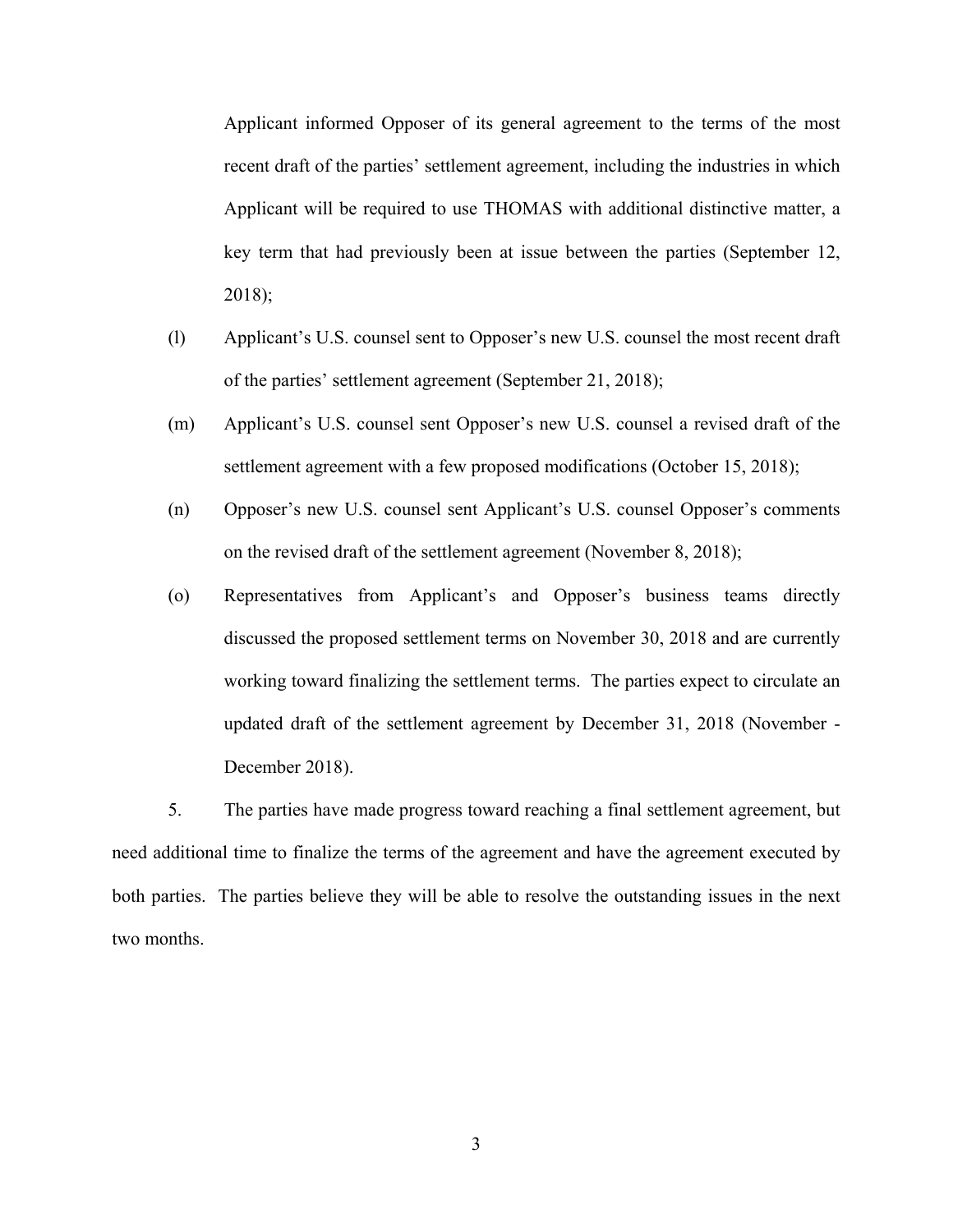6. Based on the above, the parties request the Scheduling Order be modified as follows:

| <b>Expert Disclosures Due</b>               | 02/13/2019 |
|---------------------------------------------|------------|
| Discovery Closes                            | 03/15/2019 |
| <b>Plaintiff's Pretrial Disclosures Due</b> | 04/29/2019 |
| Plaintiff's 30-day Trial Period Ends        | 06/13/2019 |
| Defendant's Pretrial Disclosures Due        | 06/28/2019 |
| Defendant's 30-day Trial Period Ends        | 08/12/2019 |
| <b>Plaintiff's Rebuttal Disclosures Due</b> | 08/27/2019 |
| Plaintiff's 15-day Rebuttal Period Ends     | 09/26/2019 |
| <b>Plaintiff's Opening Brief Due</b>        | 11/25/2019 |
| Defendant's Brief Due                       | 12/25/2019 |
| <b>Plaintiff's Reply Brief Due</b>          | 01/09/2020 |
| Request for Oral Hearing (optional) Due     | 01/19/2020 |

Respectfully submitted this 14<sup>th</sup> day of December 2018 by:

160 N. Wacker Drive 444 W. Lake Street Second Floor Suite 3200 Telephone: (312) 332-7710

Attorney for Opposer<br>
Thomas Magnete GmbH<br>
Gardner Denver Thomas

Michele S. Katz/<br>Michele S. Katz<br>Luke W. DeMarte Luke W. DeMarte

Advitam IP LLC Michael Best & Friedrich LLP Chicago, IL 60606<br>
Telephone: (312) 332-7710<br>
Telephone: (312) 222-0800

Gardner Denver Thomas, Inc.